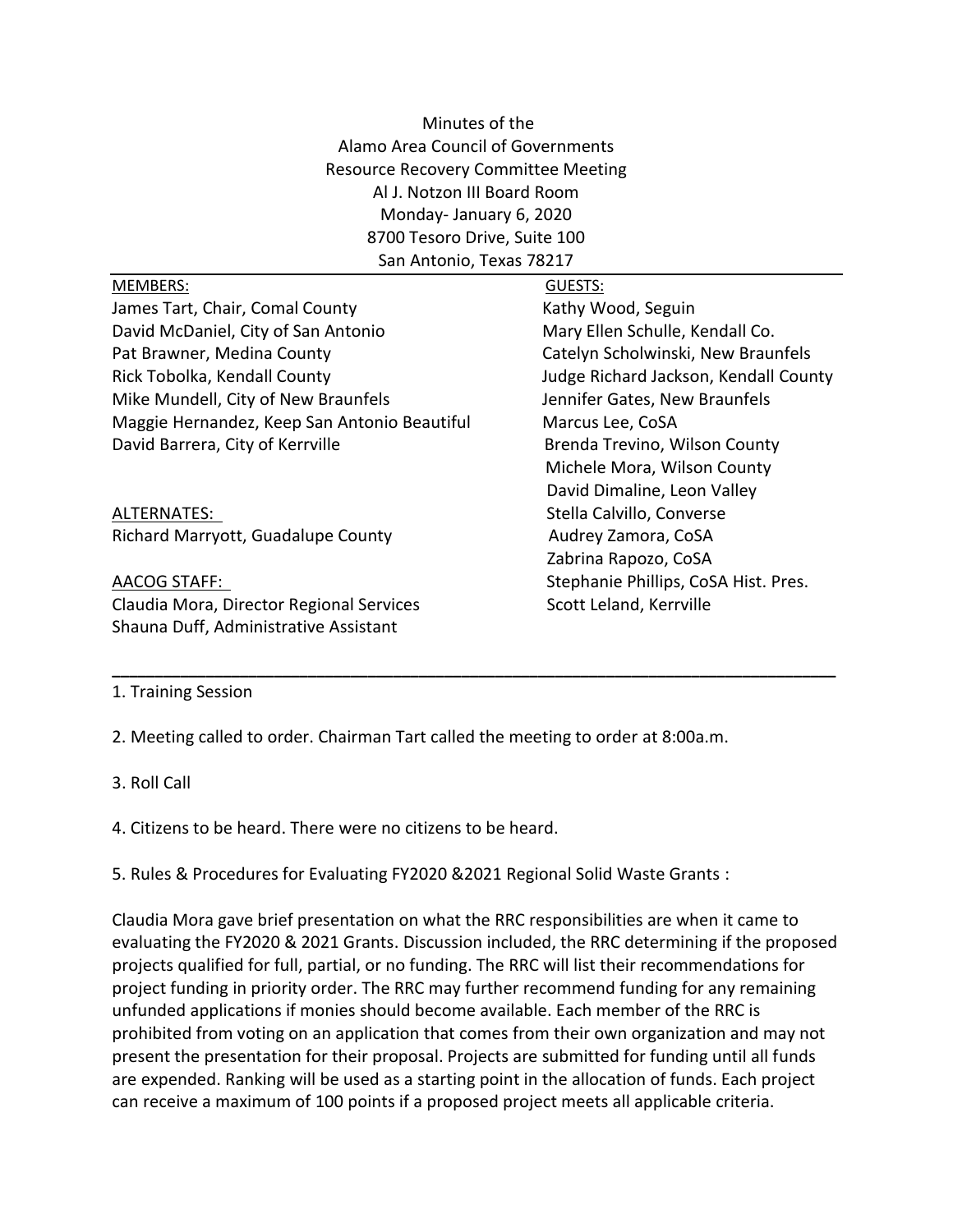6. Conflict of Interest Form:

The forms were distributed and signed by the RRC members and collected by AACOG staff (Shauna Duff).

7. Questions and Answers for FY 2020- FY 2021 Solid Waste Pass-Through Grants Applications:

| A. City of Seguin : \$25,000 | Cash Match: \$12,500.00 |
|------------------------------|-------------------------|
|                              | In-Kind Match: \$576.00 |

Kathy Wood presented on a HHW project for FY2020.

Mary Ellen Schulle presented on a HHW Curbside Collection

| C. New Braunfels FY20 \$6,000.00 |                         | New Braunfels FY21 \$14,000.00 |  |  |
|----------------------------------|-------------------------|--------------------------------|--|--|
|                                  | In-Kind Match: \$583.00 | Cash Match: \$28,500.00        |  |  |

Catelyn Scholwinski for FY 2021 presented to advertise a 60-second video about what types of items are, and are not acceptable in the City's single-stream program. Catelyn also presented for the purchase of a Wood Chipper for FY2021.

| D. Wilson County \$56,915.00 | Cash Match \$28,457.50    |
|------------------------------|---------------------------|
|                              | In-Kind Match \$28,457.50 |

Brenda Trevino presented on an expansion for its Citizens' Collection Facility.

E. City of Leon Valley \$17,625.00 Cash Match: \$5,875.00

David Dimaline presented on the purchase of Trash Compacting Stations.

| F. City of Converse FY20 \$2, 2674.76 | City of Converse FY21 \$5,200.00 |
|---------------------------------------|----------------------------------|
| In-Kind Match: \$375.00               | In-Kind Match: \$450.00          |

Stella Calvillo for FY2020 presented on the purchase of a Surveillance Camera. Stella also presented on an E-Recycling Event for FY2021.

| G. City of Kerrville FY20 \$1,000.00 | City of Kerrville FY21 \$25,000.00 |
|--------------------------------------|------------------------------------|
| Cash Match: \$100.00                 | Cash Match: \$12,500.00            |
|                                      | In-Kind Match: \$1,540.00          |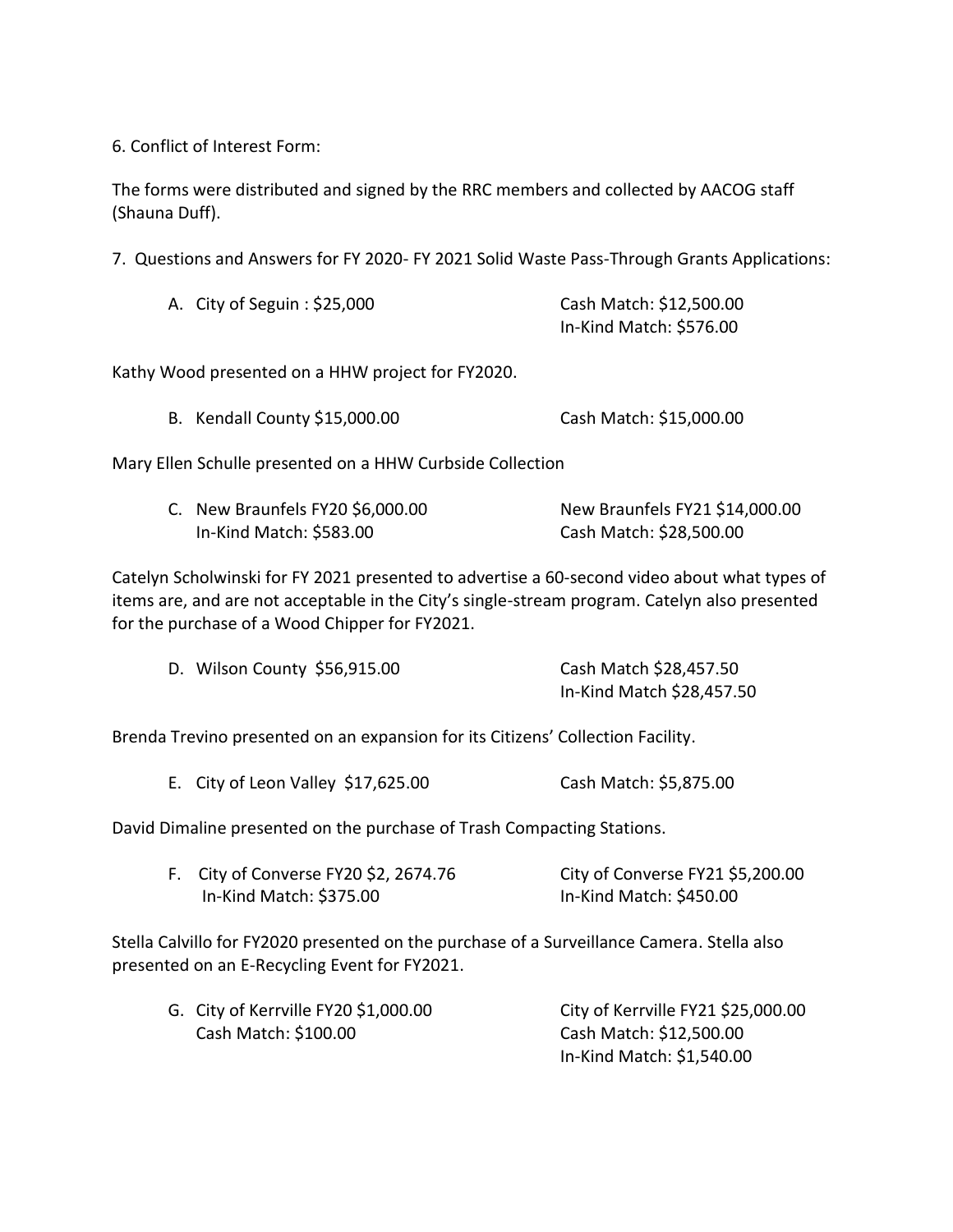Scott Leland for FY20 presented on the purchase of reusable bags and water bottles. Scott also presented on an HHW Collection event for the residents of the City of Kerrville and Kerr County for FY2021.

| H. CoSA SW FY20 \$76,000.00 | CoSA SW FY21 \$76,000.00  |
|-----------------------------|---------------------------|
| Cash Match: \$76,682.00     | Cash Match: \$142,682.00  |
|                             | In-Kind Match: \$8,000.00 |

Marcus Lee for FY2020 presented on the purchase of Outreach Mascots. Marcus also presented on the purchase of Outreach Educational Books for FY2021.

| $\mathbf{L}$ | CoSA Hist. Pres. FY20 #1 \$6,000.00<br>In-Kind Match: \$4,500.00  | CoSA Hist. Pres. FY20 #2 \$24,400.00<br>In-Kind Match: \$15,000.00 |
|--------------|-------------------------------------------------------------------|--------------------------------------------------------------------|
|              | CoSA Hist. Pres. FY21 #1 \$15,000.00<br>In-Kind Match: \$4,000.00 | CoSA Hist. Pres. FY21 #2 \$15,000.00<br>In-Kind Match: \$7,000.00  |

Stephanie Phillips for FY2020 #1 presented on funding for a Deconstruction Training for contractors. Stephanie also presented on a Feasibility Study for FY2020 #2. Stephanie presented for FY2021 #1 & #2 on an Education and Training Course for contractors.

8. Scoring and Ranking

The RRC thoroughly scored and ranked each FY2020 & FY2021 Grant Application. The RRC scores included AACOG Staff grant scores.

9. Consider and Recommend Funding for Applications \$380,000.00

## **FUNDED GRANTS**

**A. City of Seguin FY2020 (HHW) -Score: 63.57** Requested Fund: \$25,000.00 Cash Match: \$12,500.00

Recommended: \$25,000.00 In-Kind Match: \$576.00

Mike Mundell made a motion to fully fund the City of Seguin as the project meets the goals of the AACOG's Regional Solid Waste Management Plan. Maggie Hernandez seconded the motion. The motion carried.

| B. City of San Antonio FY2020 (Outreach Mascots)-Score: 62.67 |  |                         |  |
|---------------------------------------------------------------|--|-------------------------|--|
| Requested Fund: \$76,000.00                                   |  | Cash Match: \$76,682.00 |  |
| Recommended: \$76,000.00                                      |  | In-Kind Match: \$0      |  |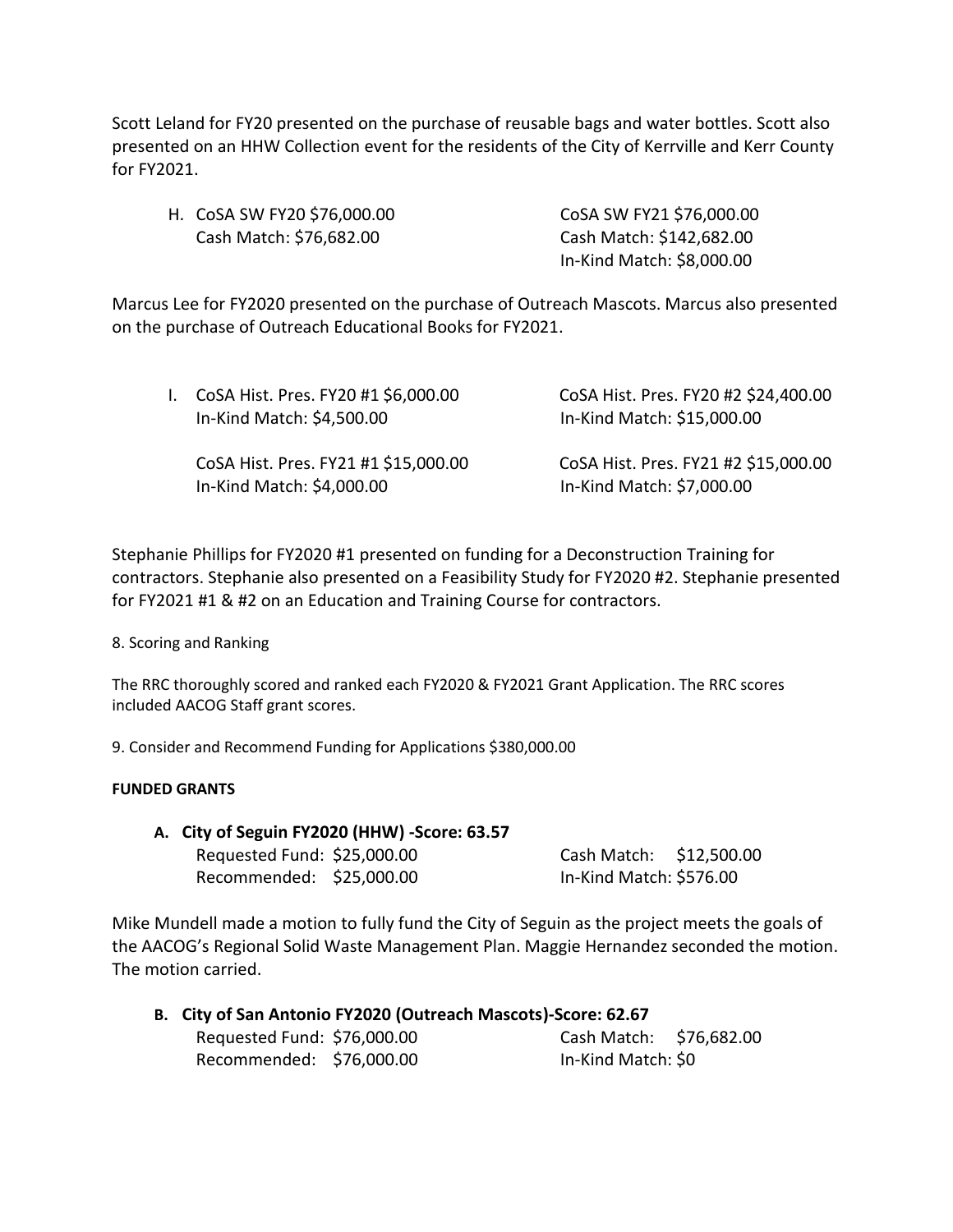David Barrera made a motion to fully fund the City of San Antonio as the project meets the goals of the AACOG's Regional Solid Waste Management Plan. Mike Mundell seconded the motion. The motion carried with David McDaniel abstaining from the vote.

**C. City of New Braunfels FY2020 (HHW 60 Second Video)-Score: 60.60**

| Requested Fund: \$6,000.00 | Cash Match: \$0         |  |
|----------------------------|-------------------------|--|
| Recommended: \$6,000.00    | In-Kind Match: \$583.00 |  |

David McDaniel made a motion to fully fund the City of New Braunfels as the project meets the goals of the AACOG's Regional Solid Waste Management Plan. Pat Brawner seconded the motion. The motion carried with Mike Mundell and James Tart abstaining from the vote.

|                             | D. City of San Antonio Hist. Pres. FY2020 #1(Deconstruction Training) -Score: 51.83 |  |
|-----------------------------|-------------------------------------------------------------------------------------|--|
| Requested Funds: \$6,000.00 | Cash Match: SO                                                                      |  |
| Recommended: \$6,000.00     | In-Kind Match: \$4,500.00                                                           |  |

David Barrera made a motion to fully fund City of San Antonio Historic Preservation FY2020 #1 as the project meets the goals of the AACOG's Regional Solid Waste Management Plan. Richard Marryott seconded the motion. The motion carried with David McDaniel abstaining from the vote.

**E. Kendall County FY2020 (HHW)-Score: 57.67** Requested Fund: \$15,000.00 Cash Match: \$15,000.00

Recommended: \$15,000.00 In-Kind Match: \$0

Pat Brawner made a motion to fully fund Kendall County. The project meets the goals of the AACOG's Regional Solid Waste Management Plan. David Barrera seconded the motion. The motion carried with Rick Tobolka abstaining from the vote.

| F. City of Kerrville FY2020 (Reusable Bags & Water Bottles) -Score: 54.17 |                      |  |
|---------------------------------------------------------------------------|----------------------|--|
| Requested Fund: \$1,000.00                                                | Cash Match: \$100.00 |  |
| Recommended: \$1,000.00                                                   | In-Kind Match: \$0   |  |

Mike Mundell made a motion to fully fund the City of Kerrville's FY2020 proposed project as it meets the goals of AACOG's Regional Solid Waste Management Plan. Stan Jordan seconded the motion. The motion carried with David Barrera abstaining from the vote.

| G. City of San Antonio Hist. Pres. FY2020 #2 (Feasibility Study)-Score: 59.17 |                            |
|-------------------------------------------------------------------------------|----------------------------|
| Requested Fund: \$24,000.00                                                   | Cash Match: \$0            |
| Recommended: \$24,000.00                                                      | In-Kind Match: \$15,000.00 |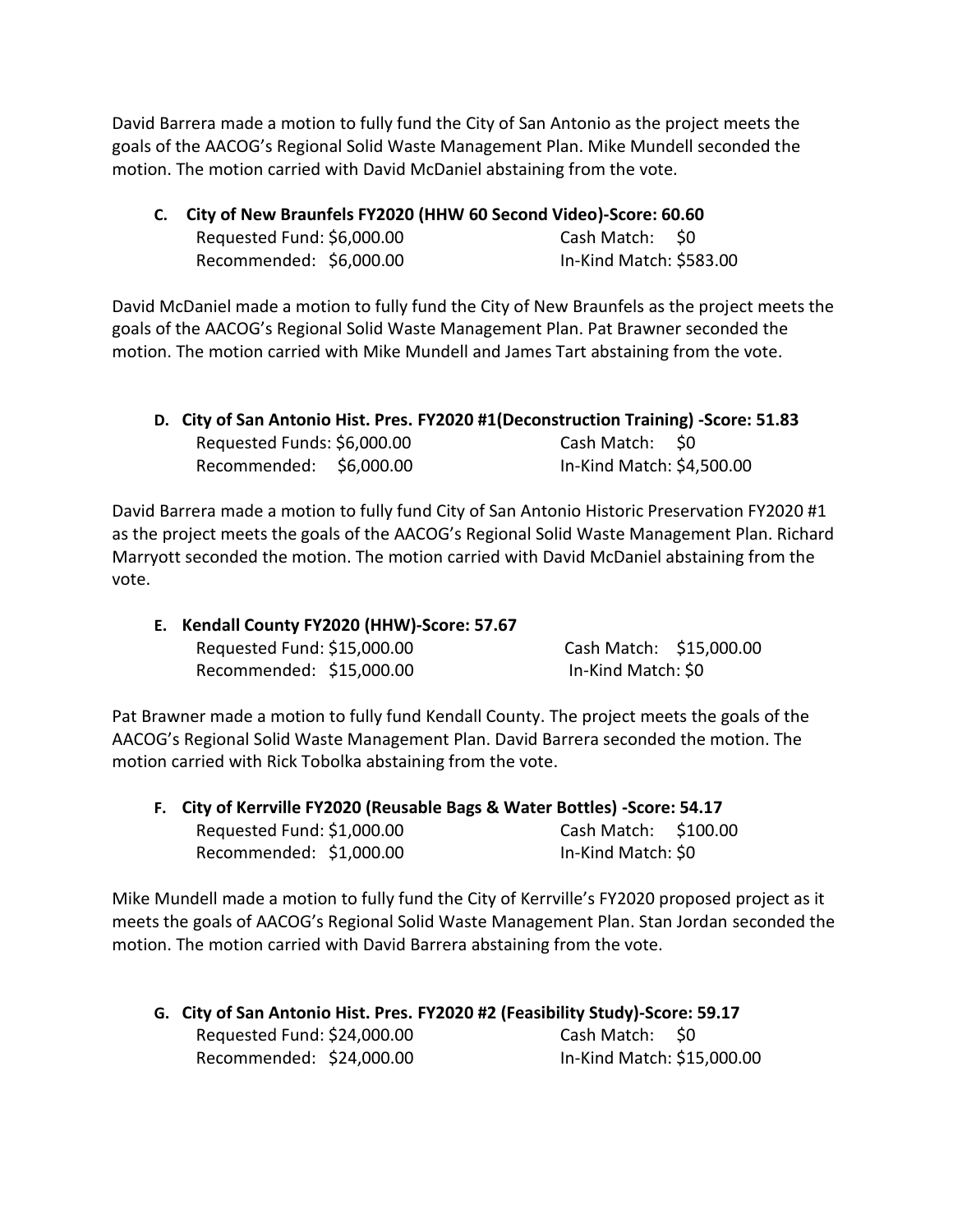Pat Brawner made a motion to fully fund the City of San Antonio Historic Preservation FY2020 #2 proposed project as it meets the goals of AACOG's Regional Solid Waste Management Plan. Richard Marryott seconded the motion. The motion carried with David McDaniel abstaining from the vote.

**H. City of Converse FY2020 (Surveillance Camera)-Score: 43.86** Requested Fund: \$2,674.76 Cash Match: \$0 Recommended: \$2,675.00 In-Kind Match: \$375.00

Mike Mundell made a motion to fully fund the City of Converse's proposed project as it meets the goals of the AACOG Regional Solid Waste Management Plan. Richard Marryott seconded the motion. The motion carried.

| I. City of Leon Valley FY2020 (Trash Compacting Stations) -Score: 26.73 |                             |                        |  |
|-------------------------------------------------------------------------|-----------------------------|------------------------|--|
|                                                                         | Requested Fund: \$17,625.00 | Cash Match: \$5,875.00 |  |
|                                                                         | Recommended: \$0            | In-Kind Match: \$0     |  |

Mike Mundell made a motion not to fully fund the City of Leon Valley's proposed project, as it does not meet the goals of the AACOG Regional Solid Waste Management Plan. Pat Brawner seconded the motion. The motion carried.

| J. City of Kerrville FY2021 (HHW Advertising) -Score: 72.17 |                             |                           |  |
|-------------------------------------------------------------|-----------------------------|---------------------------|--|
|                                                             | Requested Fund: \$25,000.00 | Cash Match: \$12,500.00   |  |
|                                                             | Recommended: \$25,000.00    | In-Kind Match: \$1,540.00 |  |

Pat Brawner made a motion to fully fund the City of Kerrville's proposed project as it meets the goals of the AACOG Regional Solid Waste Management Plan. Maggie Hernandez seconded the motion. The motion carried with David Barrera abstaining from the vote.

| K. City of New Braunfels FY2021 (Wood Chipper): 66.80 |  |                         |  |
|-------------------------------------------------------|--|-------------------------|--|
| Requested Funds: \$14,000.00                          |  | Cash Match: \$28,500.00 |  |
| Recommended: \$14,000.00                              |  | In-Kind Match: \$0      |  |

Pat Brawner made a motion to fully fund the City of New Braunfels' proposed project as it meets the goals of the AACOG Regional Solid Waste Management Plan. Maggie Hernandez seconded the motion. The motion carried with Mike Mundell and James Tart abstaining from the vote.

| L. | City of San Antonio FY2021 (Educational Books) -Score: 66.17 |  |                           |  |
|----|--------------------------------------------------------------|--|---------------------------|--|
|    | Requested Fund: \$76,000.00                                  |  | Cash Match: \$142,682.00  |  |
|    | Recommended: \$76,000.00                                     |  | In-Kind Match: \$8,000.00 |  |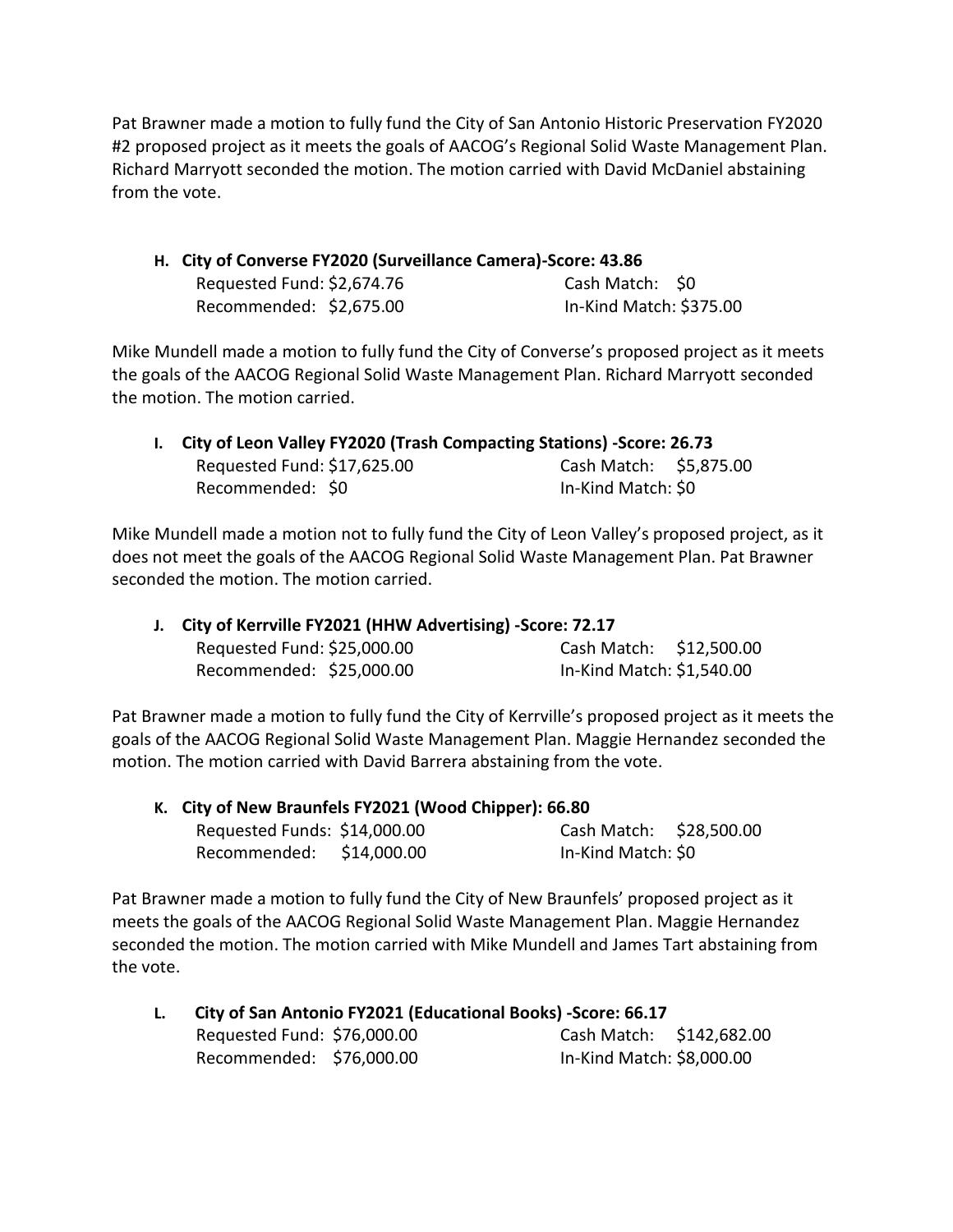Pat Brawner made a motion to fully fund City of San Antonio proposed project, as it meets the goals of the AACOG Regional Solid Waste Management Plan. Maggie Hernandez seconded the motion. The motion carried with David McDaniel abstaining from the vote.

| M. City of San Antonio Hist. Pres. FY2021 #1 (Education & Training) -Score: 59.67 |  |
|-----------------------------------------------------------------------------------|--|
|-----------------------------------------------------------------------------------|--|

| Requested Fund: \$15,000.00 | Cash Match: \$0           |
|-----------------------------|---------------------------|
| Recommended: \$15,000.00    | In-Kind Match: \$4,000.00 |

Pat Brawner made a motion to fully fund City of San Antonio Historic Preservation FY2021 #1 proposed project, as it meets the goals of the AACOG Regional Solid Waste Management Plan. Maggie Hernandez seconded the motion. The motion carried with David McDaniel abstaining from the vote.

|                             | N. City of San Antonio Hist. Pres. FY2021 #2 (Education & Training) -Score: 65.17 |                           |  |
|-----------------------------|-----------------------------------------------------------------------------------|---------------------------|--|
| Requested Fund: \$15,000.00 |                                                                                   | Cash Match: \$0           |  |
| Recommended: \$15,000.00    |                                                                                   | In-Kind Match: \$7,000.00 |  |

Pat Brawner made a motion to fully fund City of San Antonio FY2021 #2 proposed project, as it meets the goals of the AACOG Regional Solid Waste Management Plan. Maggie Hernandez seconded the motion. The motion carried with David McDaniel abstaining from the vote.

| O. City of Converse FY2021 (Electronics Collection Event) - Score: 49.00 |                         |
|--------------------------------------------------------------------------|-------------------------|
| Requested Fund: \$5,200.00                                               | Cash Match: \$0         |
| Recommended: \$5,200.00                                                  | In-Kind Match: \$450.00 |

Pat Brawner made a motion to fully fund City of San Antonio FY2021 #2 proposed project, as it meets the goals of the AACOG Regional Solid Waste Management Plan. Maggie Hernandez seconded the motion. The motion carried with David McDaniel abstaining from the vote.

| P. Wilson County FY2020 (Collection Facility Expansion)-Score: 68.14 |                            |  |
|----------------------------------------------------------------------|----------------------------|--|
| Requested Funds: \$56,915.00                                         | Cash Match: \$28,457.50    |  |
| Recommended: Remaining Funds FY20&21                                 | In-Kind Match: \$28,457.50 |  |

10. Recommendations for Remaining Grants for FY2020 &2021 Should Funding Becomes Available.

Mike Mundell made a motion that any remaining funds left from FY2020 be awarded to Wilson County. Pat Brawner made the motion. The motion carried.

David McDaniel made a motion that any remaining funds left from FY2021 Biennium be awarded to Wilson County. Mike Mundell made a seconded the motion. The motion carried.